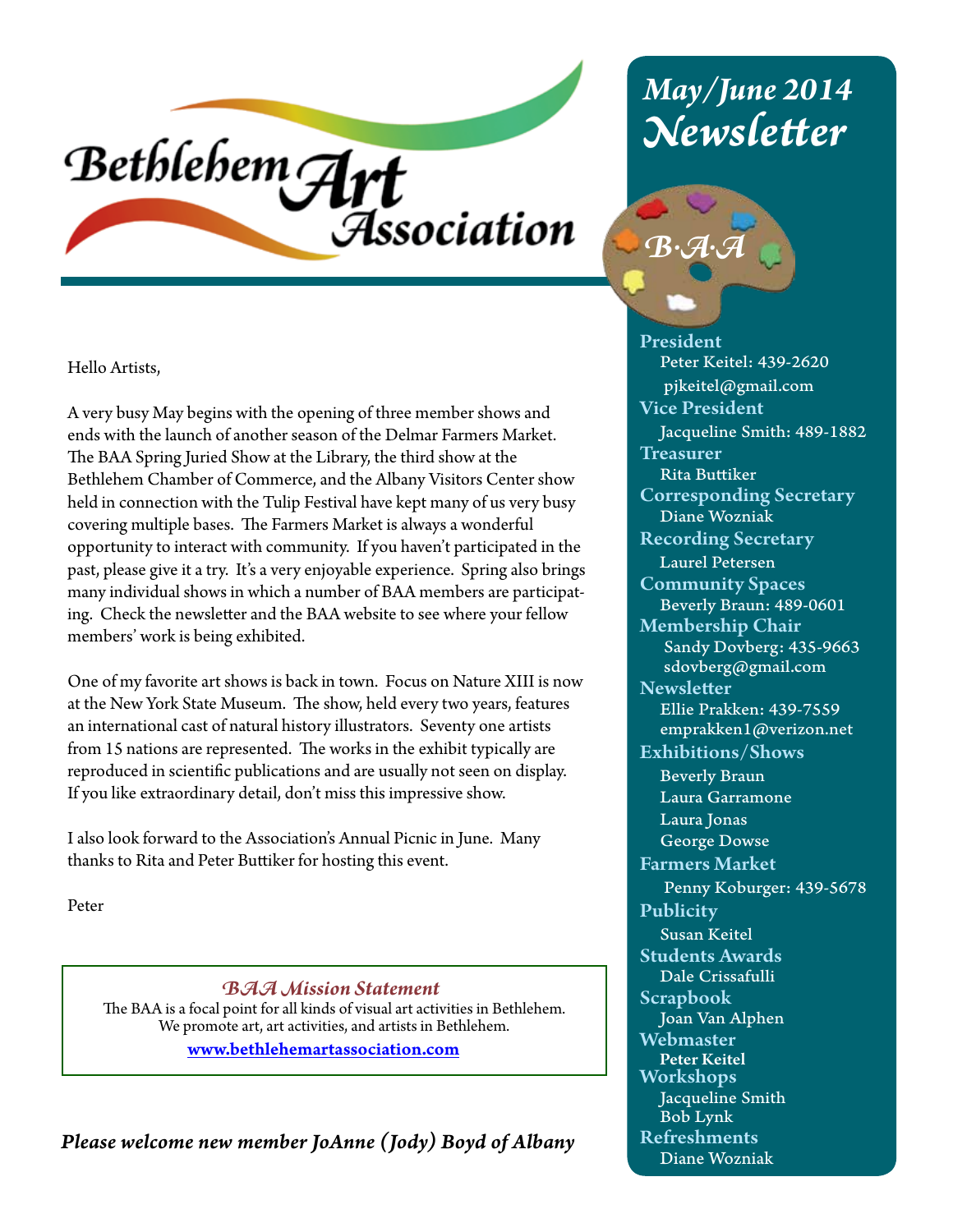

**Come, bring refreshments to share, and walk through our show. Hear comments from our judge, Chris DeMarco, regarding artworks on display. Ribbons will be awarded for Best in Show, First Place, Second Place, Third Place and three Honorable Mentions.**

**Our Juror Chris DeMarco:** Chris DeMarco is a Hudson Valley artist/photographer and adjunct faculty member at the College of Saint Rose. Her works have been shown in regional exhibits and various galleries in the Hudson Valley. She has recently received "Artist of the Year" Award from the Albany Center Gallery. Chris is the owner of the National Upholstering Design Studio/Gallery in Albany.

**PICK-UP - The show will end Friday, May 30.** All entries must be retrieved by 6:30p.m. (NO EXCEPTIONS) If unable to do so, you must make arrangements for pick-up with another BAA member.

## **Annual BAA Picnic Thursday June 19 at 6:00 p.m. ~ Rain or Shine At the home of Rita and Peter Buttiker**

495 Carter Bridge Road Freehold, New York **RSVP to Rita by June 12 at 518-634-2272**

| If your name begins with:<br>$A-D$<br>$E-L$<br>$M-R$<br>S-Y<br>Tableware and a beverage will be provided.<br>Please bring your spouse, lawn chair(s) and<br>your own beer, if you'd like some. | Please bring:<br>Salad<br>Appetizer<br>Casserole<br>Dessert | <b>Directions:</b><br>*Drive south on New York Route 32 (Delmar Bypass) passing<br>the Elm Avenue Park en route to Greenville (approximately 19<br>miles).<br>*Turn right onto New York Route 81 in Greenville at the stop-<br>light after you pass the school.<br>*Approximately 2.3 miles later, opposite the church in Norton<br>Hill, turn left onto Carter Bridge Road.<br>*Approximately 1.3 miles later, turn right into Rita's driveway.<br>This is a very short distance beyond the High Point Furniture<br>Store.<br>Rita's mailbox says 495. |
|------------------------------------------------------------------------------------------------------------------------------------------------------------------------------------------------|-------------------------------------------------------------|---------------------------------------------------------------------------------------------------------------------------------------------------------------------------------------------------------------------------------------------------------------------------------------------------------------------------------------------------------------------------------------------------------------------------------------------------------------------------------------------------------------------------------------------------------|
|------------------------------------------------------------------------------------------------------------------------------------------------------------------------------------------------|-------------------------------------------------------------|---------------------------------------------------------------------------------------------------------------------------------------------------------------------------------------------------------------------------------------------------------------------------------------------------------------------------------------------------------------------------------------------------------------------------------------------------------------------------------------------------------------------------------------------------------|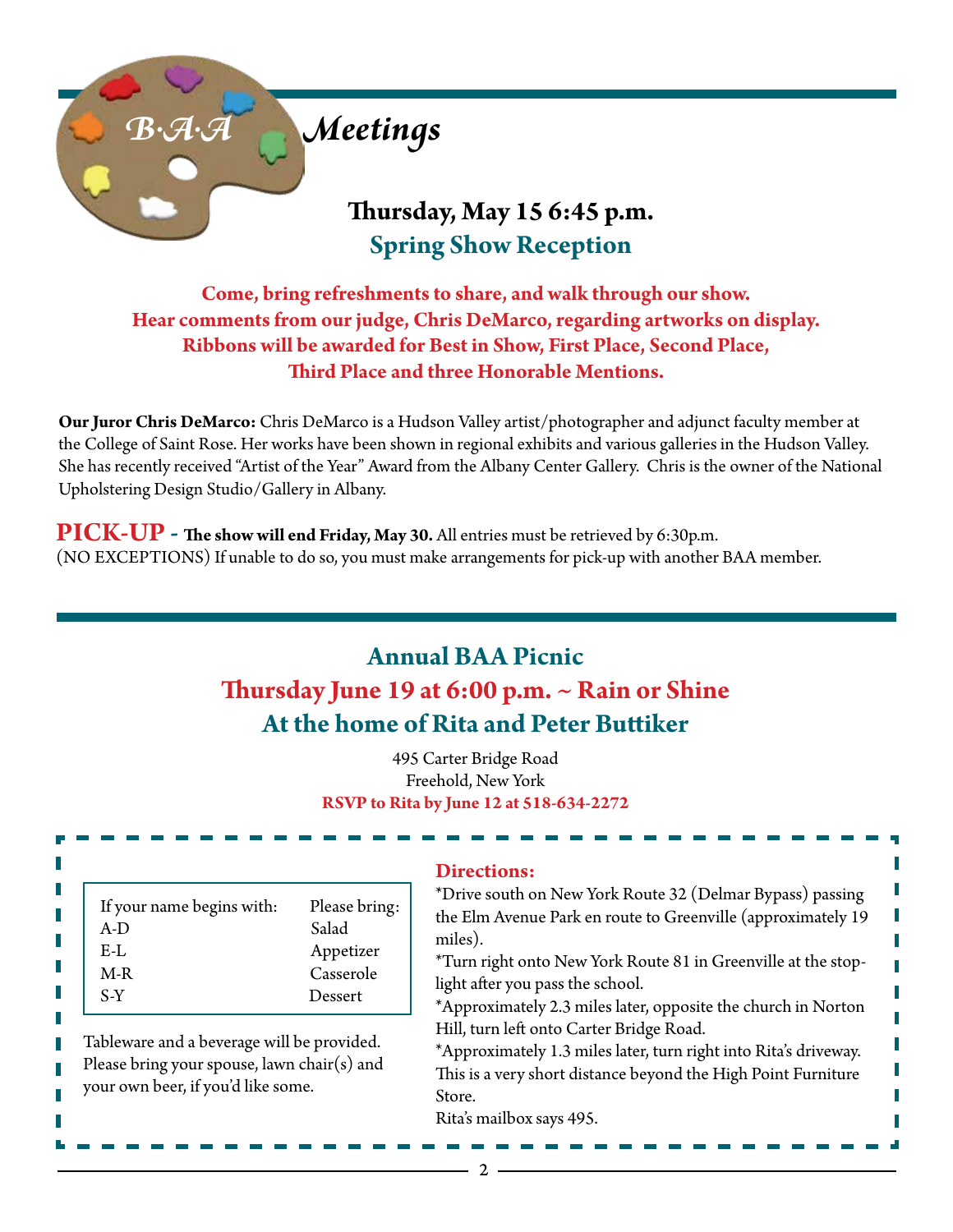

*Monica Restaino* has nine chinese brush paintings on exhibit at the Bank of Greene County, Route 32, Greenville, through the end of May.



*Grapes in a Basket*

*Linda Nimmer* will be showing at the Spectrum Theater during the month of June.

*Laura Garramone* is having a show at the Carey Center in Rensselaerville with artist opening May 10, 3-5p.m. She is also participating in the Dust to Dust show at the Clement Gallery in Troy.

**EXPRESSIONS IN PASTELS BY LAURA GARRAMONE AREY CENTER FOR GLOBAL GOOD** RENSSELAERVILLE, NY 12147 MAY 1<sup>ST</sup> -31<sup>ST</sup> 2014 **ARTIST OPENING** MAY 10<sup>DI</sup> 3-5 PM

**Sandy Dovberg** is participating in 10" x 10" = \$100.00 A Special exhibition and sale from May 3 - June 7, 2014. Reception on May 3, 5-8pm. This show was made popular at Mimosa Gallery in Saratoga. The Saunders Gallery of Fine Art in Glens Falls, NY at the Shirt Factory, 71 Lawrence St., Suite 105 is carrying on the tradition. Ph: 518-793-9350 for directions.



#### *Laurel Petersen*

I am having a show at the Beverwyck Retirement Community during the months of July and August. The name of the exhibit

is "Of Mice and Aliens". There will be a reception on Tuesday, July 22nd at 7:15 pm

 I will have books, cards and some of the illustrations available for sale at the reception. I'm pretty sure my latest book, "I Know There Are Aliens", will be ready and available for sale by then.



*Linda Asmus*

Three of my paintings developed from travel photos were from Russian and French trips provided by Grand Circle Travel. GCT published all three in their recent travel magazine.



*Susan Story* will be having a pastel workshop August 1-3 at Wellington's Herbs in Schoharie. Please call Susan at 518-797-3375 for more information.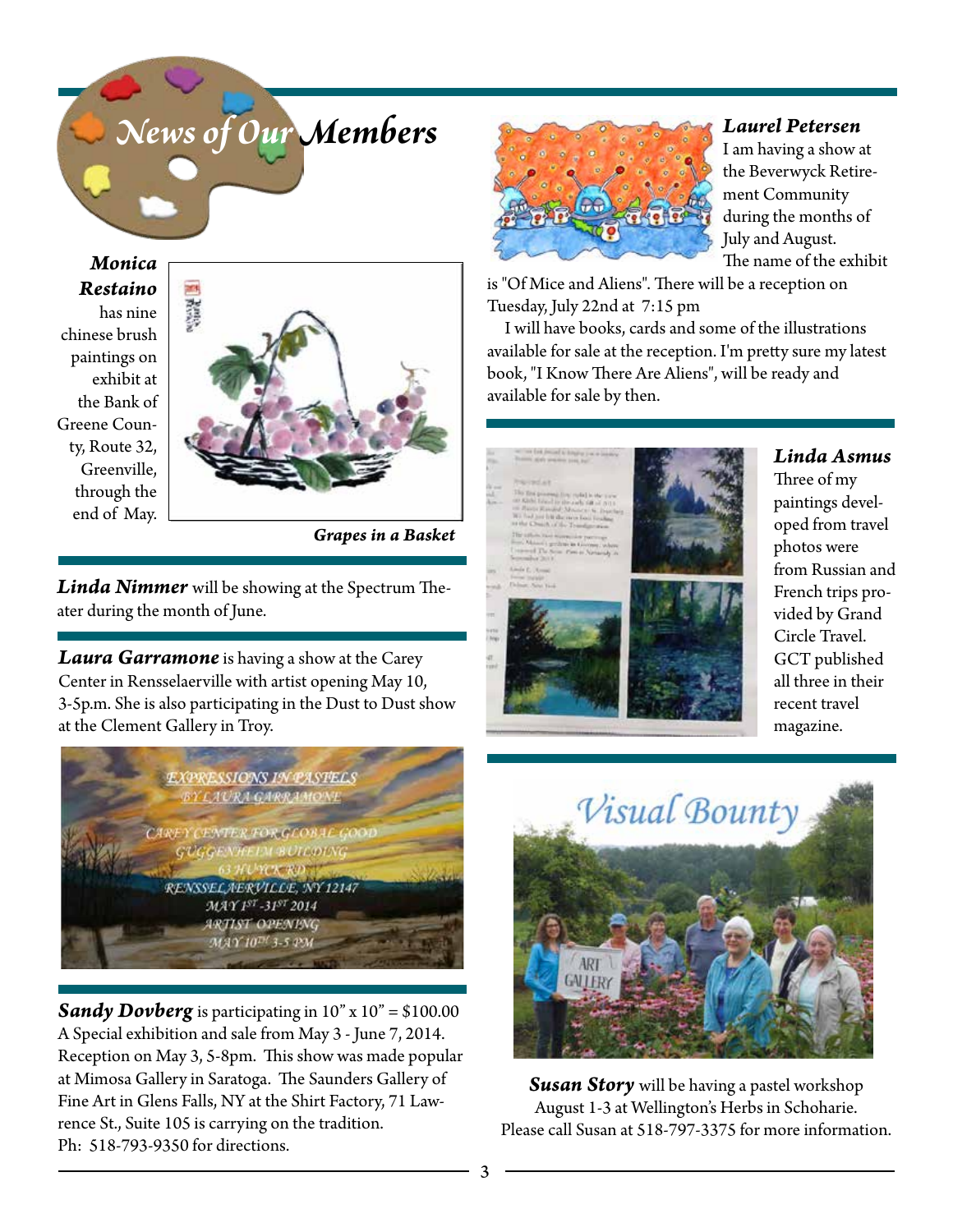

## **Help Wanted !**

Volunteers are needed for several jobs. Here's a list with short descriptions of what each job involves. Call Peter Keitel for more information.

#### *Jobs:*

#### *1. Coordinator of Town Hall Show 2.Coordinator of Bethlehem Chamber of Commerce shows*

 *Description*: Keep lists of who has signed up for show. E-mail instructions on hanging and takedown. Help with Town Hall hanging.

#### *Job: Research how the BAA could become a Tax Exempt Organization including the pros and cons of doing so.*

 *Description:* Nice job for someone who likes a bit or research and fact-finding.

#### *Job: Web Assistant*

 *Description:* Maintain "Where to see BAA Artists" page of the website. Helps to be familiar with iPage/ Weebly.

#### *NEW! Job: Refreshments Coordinator*

 *Description:* See article in righthand column.

## **Scholarships for Bethlehem High School Students**

At the March Planning Meeting we decided to award this year's scholarships for Bethlehem High School art students in memory of Raymond Decker. Raymond Decker was a long time Bethlehem Art Association member who passed away last November.

## **Refreshments Makeover for BAA**

 At our board meeting last month we discussed making some changes in the way we plan our monthly refreshments. We have always served instant coffee, both decaf and regular, and tea, which require sugar, Splenda, Cremora, and hot water, which is heated very slowly in a coffee machine in the kitchen. This means that whoever is in charge must be at the library no later than 6 pm to have hot water ready when our members arrive. Maybe this is one reason that it's hard to get volunteers to take care of refreshments. Also, it was suggested that not everyone can attend every meeting, as some members are away during the winter months.

 We believe that by omitting the tea and coffee and substituting soda, juice or punch for the beverage it would simplify the job and everyone would still have a drink and cookies or snacks.

 If one person signed up each month and was responsible for asking 2 or 3 people to bring snacks or drinks we would likely have more volunteers and the job wouldn't be left for one person for the whole year. The volunteer for the month would arrive at about 6:30, set out the refreshments and clean up after.

 I've always thought it would be nice to have a cake the night of the reception.

 We would like your feedback on this potential arrangement and hope to get some new volunteers to make it work.

Diane Wozniak

## **Thank you, Diane**

Many thanks to Diane Wozniak for serving as the coordinator of refreshments at our monthly meetings this past year.

## **Scholarship Raffle Tickets – Act Now**

Tickets are still available on the BAA website. On May 20 we will be selling tickets at the opening of the Senior Art Show at the High School and expect to sell out.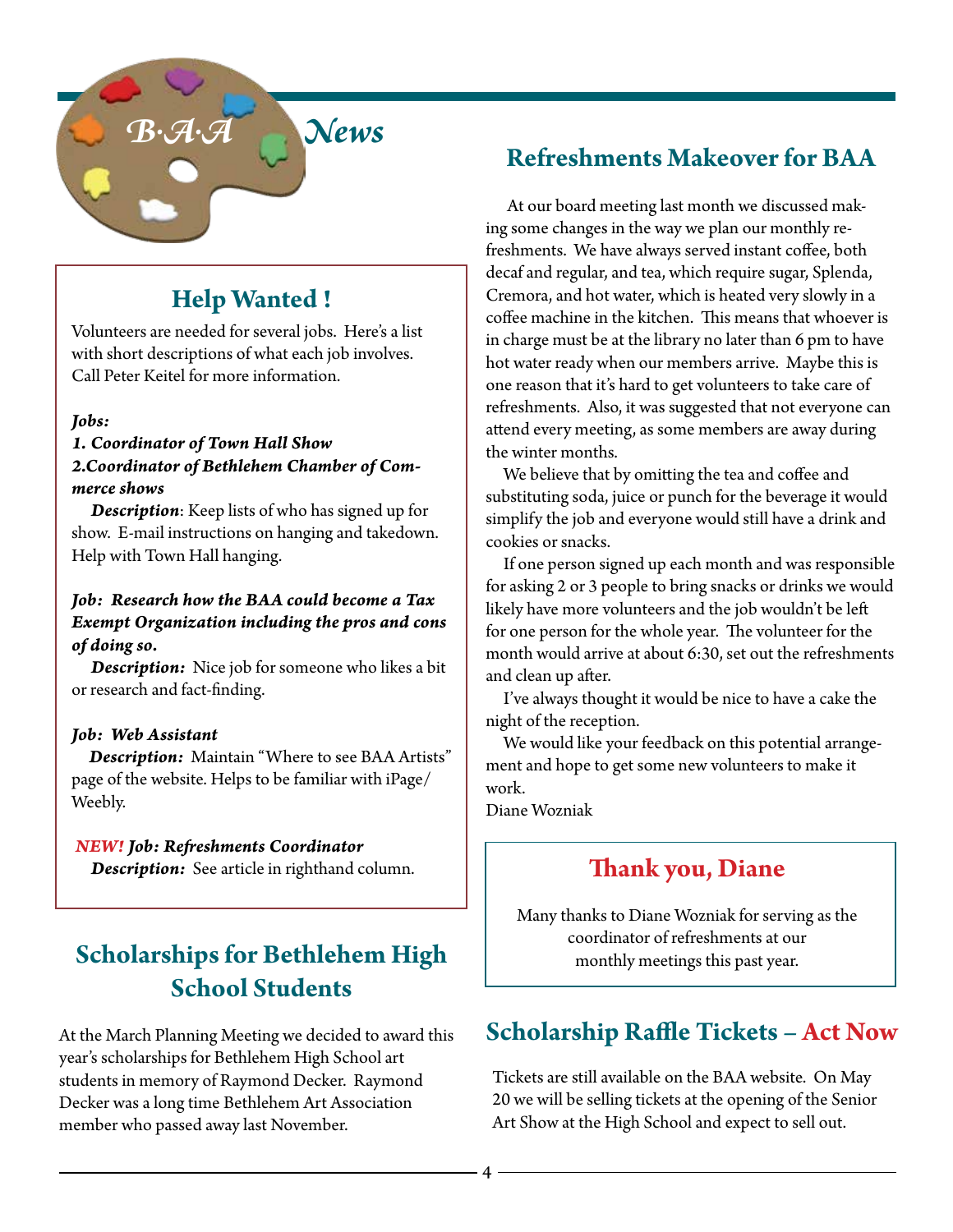## *B.A.A Meeting Recaps and More News*

### **Peg Foley Workshop** *Reported by Jacqueline Smith*

The BAA Spring Workshop held on Saturday, April 12, with Peg Foley was a small event, but that meant a lot of one-on-one time with the instructor which I appreciated. Peg went over some basic principles such as line, form, and



unity values with us. We were able to do some screen prints which use a nylon screened box using textile inks and newspaper stencils to create pieces to be used in a larger piece. This allows

for positive and negative images. The inked papers, some of which are origami, were drying to be used later. Then we did monoprints, which uses acrylics on plexiglass in designs with string or scratches which were rubbed on



used rectangular mats to focus on the best designs then affixed our paper to a board as the final piece. It was an interesting and exciting day for all of us.







## **Member Works Critique at the March Meeting**

John Williams was at the March monthly meeting to conduct the annual critique of members' work. John is a local oil painter who lives in East Berne. John has taught an oil painting course for the Continuing Education Program of the Bethlehem Central School District for more than three decades. John offered many helpful comments to the members who brought pieces for his review. The critique provided a context for John to give valuable tips on composition, and use of color and value.

### **Presentation at April Meeting**

At our April meeting BAA member Laurel Petersen did a presentation on how to create and self-publish your own



book. Laurel is from a family in which virtually everyone has published their own book. Laurel has created two self-published children's books and has worked in the printing/publishing industry for over 25 years. Laurel showed how books can be published by people willing to do the work using Microsoft Word and one of the more popular Independent

Publishing vendors - Createspace. Laurel brought a number of examples of self-published books, including a compendium of artwork that was created by a group of artists.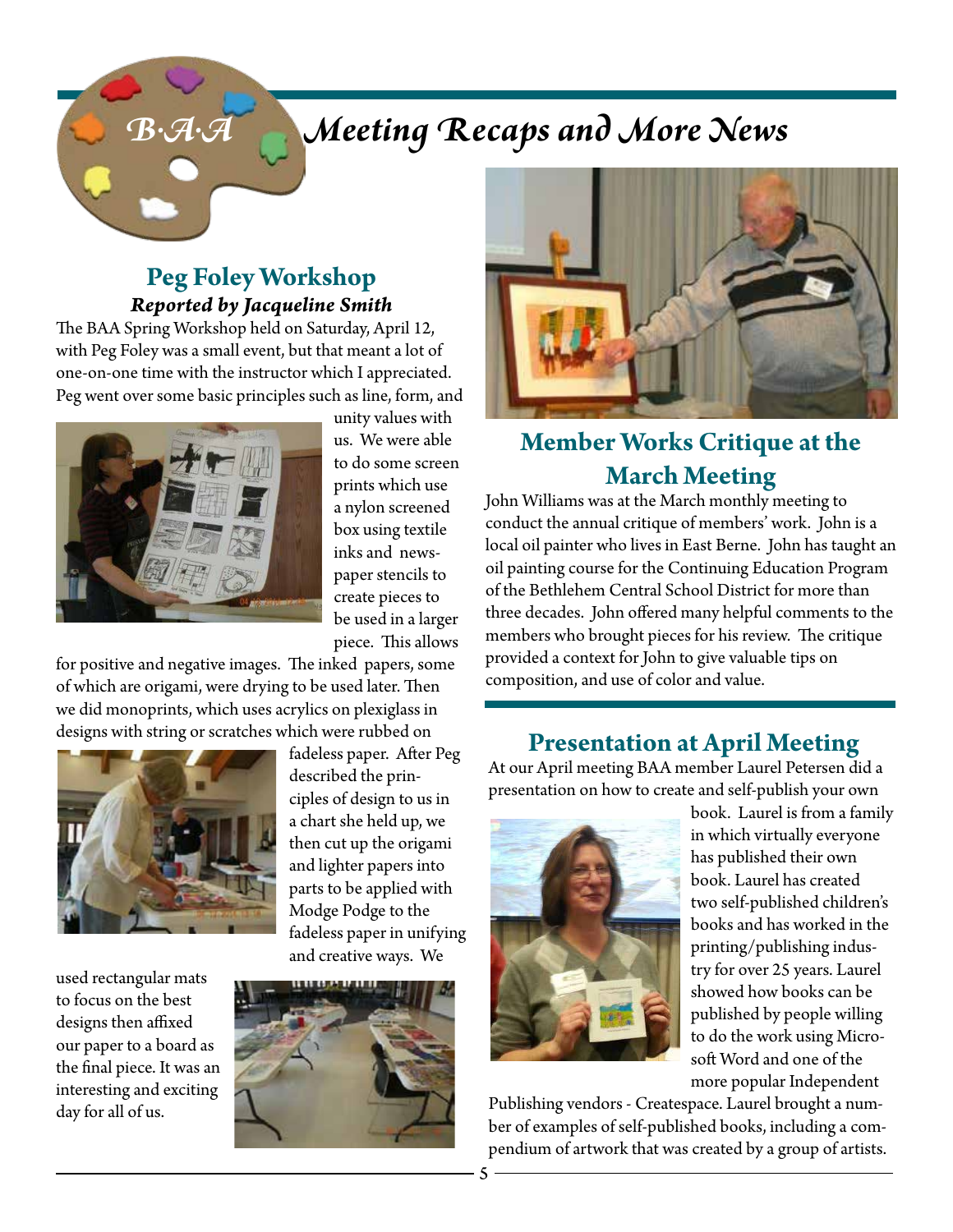

## **Sign up at a monthly meeting to schedule a showing of your work**

#### **or contact Bev Braun at 489-0601 or bevbraun@nycap.rr.com**

## VENUES RESERVED FOR BA A MEMBERS

|                                                                   | <b>MAY</b>                                | <b>JUNE</b> | <b>JULY</b> | <b>AUGUST</b> |
|-------------------------------------------------------------------|-------------------------------------------|-------------|-------------|---------------|
| <b>BONE &amp; JOINT CENTER</b><br>28 hangers (2 halls, 14 each)   | LESLIE BERLINSKY &<br><b>JUNE BONILLA</b> |             | <b>OPEN</b> |               |
| <b>FOUR CORNERS LUNCHEONETTE</b><br>10 hangers - can hold doubles | <b>LAUREL</b><br><b>PETERSEN</b>          | <b>OPEN</b> | <b>OPEN</b> | <b>OPEN</b>   |
| THOMAS NICOLLA PHYSICAL<br>THERAPY ASSOCIATES - 9 spaces          | <b>OPEN</b>                               |             | <b>OPEN</b> |               |

## VENUES FREQUENTLY AVAILABLE FOR BAA MEMBERS

### *Capital Bank, Slingerlands Price Chopper Plaza:*

Contact Greg Bruno at 518-694-5625 or email gbruno@capitalbank.com

### *Bethlehem Public Library, Delaware Ave., Delmar:*

Contact Alissa, 439-9314. Ask for the Information desk. Space is available on a 24 month cycle and requests are handled on a first-come-first– serve basis. Early, on the first business day of the month appears, to be the best time to submit requests for one of the two corridors.

### *Beverwyck Independent Retirement & Assisted Living:*

Contact Jessica Newman, 451-2111. Beverwyck Lane/Autumn Drive, Slingerlands, 15 spaces, availability will vary. Please call.

### *Greenville Public Library, Rte. 32, Greenville:*

Contact Sean Stewart, 518-966-8205. Two month showings. Space for up to 50 pieces.

### *Ultraviolet Café, 292 Delaware Ave., Albany:*

Contact Annette Nanes at 434-0333 or stop by when at or near the Spectrum Theatre next door to the Ultraviolet Café.

### *Uncommon Grounds Coffee & Bagels, 1235 Western Ave., Albany:*

Contact Jennifer Maher, 885-4857 or 542-1897. Please note that Ms. Maher also arranges exhibits for their Saratoga location on Broadway.

*Voorheesville Public Library:* 51 School Rd., Voorheesville

Contact Lynn Kohler at 765-2791 to schedule a show and reception.

*Bank of Coxsackie, Rte. 81, Greenville:* Contact Rita Buttiker, 518-634-2272

*Green County Bank, Rtes. 32 and 81, Greenville:* Contact Rita Buttiker, 518-634-2272

*Madison Theater Windows:* Contact Lorenz M. Worden, 518-489-0866 http://lorenzworden.wordpress.com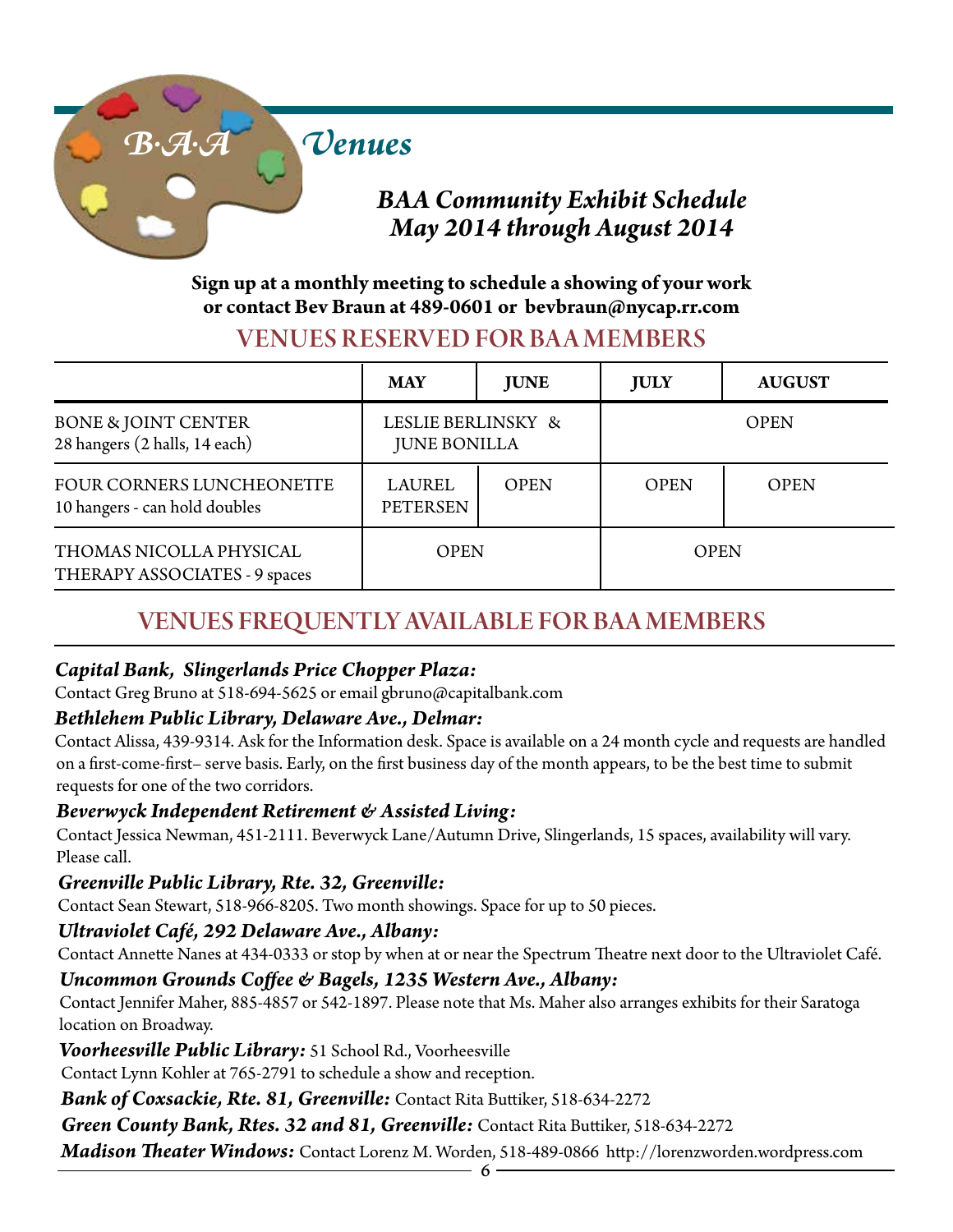## *B.A.A Membership Please note that dues are due September 1. We need to get the membership information in by then, so we can produce our directory in a timely manner. Also, it is important to indicate your wishes in regards to your email address. Many people like to communicate by email and it would be handy to publish that information, unless it is something you want to keep private.*

*The BAA runs on volunteer power, so be sure to indicate your areas of interest. For information contact Peter Keitel at 439-2620*

Mail this form with your check for \$25 written to the **Bethlehem Art Association** to the membership chairperson, Sandra Dovberg, PO Box 730, Slingerlands, NY 12159. *Dues should be sent in at the beginning of the fiscal year which is September 1.*  Final deadline for being listed in the directory is October 31.

| Name:                                                                                                                                                                                  |                                                                                                                                                                                                             |  |  |  |
|----------------------------------------------------------------------------------------------------------------------------------------------------------------------------------------|-------------------------------------------------------------------------------------------------------------------------------------------------------------------------------------------------------------|--|--|--|
| Street:                                                                                                                                                                                |                                                                                                                                                                                                             |  |  |  |
| City:                                                                                                                                                                                  | Zip Code:                                                                                                                                                                                                   |  |  |  |
| E-mail Address:<br>Telephone:                                                                                                                                                          |                                                                                                                                                                                                             |  |  |  |
| I would prefer to receive my newsletter via email: $\Box$ Yes                                                                                                                          | $\Box$ No                                                                                                                                                                                                   |  |  |  |
| I would prefer my email be excluded from the directory: $\Box$ Yes $\Box$ No                                                                                                           |                                                                                                                                                                                                             |  |  |  |
| I can help with: $\Box$ Organizing/hanging shows $\Box$ Workshops                                                                                                                      | $\Box$ Refreshments<br>Publicity                                                                                                                                                                            |  |  |  |
| $\Box$ Newsletter $\Box$ web $\Box$ Other                                                                                                                                              |                                                                                                                                                                                                             |  |  |  |
|                                                                                                                                                                                        |                                                                                                                                                                                                             |  |  |  |
| Through American Frame Corporation's<br>Alliance Program,<br>BAA members receive 5% off on the<br>purchases of American Frame Products.<br>When you call or email an order, please use | <b>Delmar Farmers Market</b><br>Rules for the Market are on the BAA website. Please call<br>Penny Koburger at 439-5678 to sign up for the market.<br>She will be updating the schedule on the website soon. |  |  |  |
| our code:<br>ALLIANCE13 5%<br>americanframe.com<br>1-888-628-3833 M-F 8:30AM-5:30PM                                                                                                    |                                                                                                                                                                                                             |  |  |  |